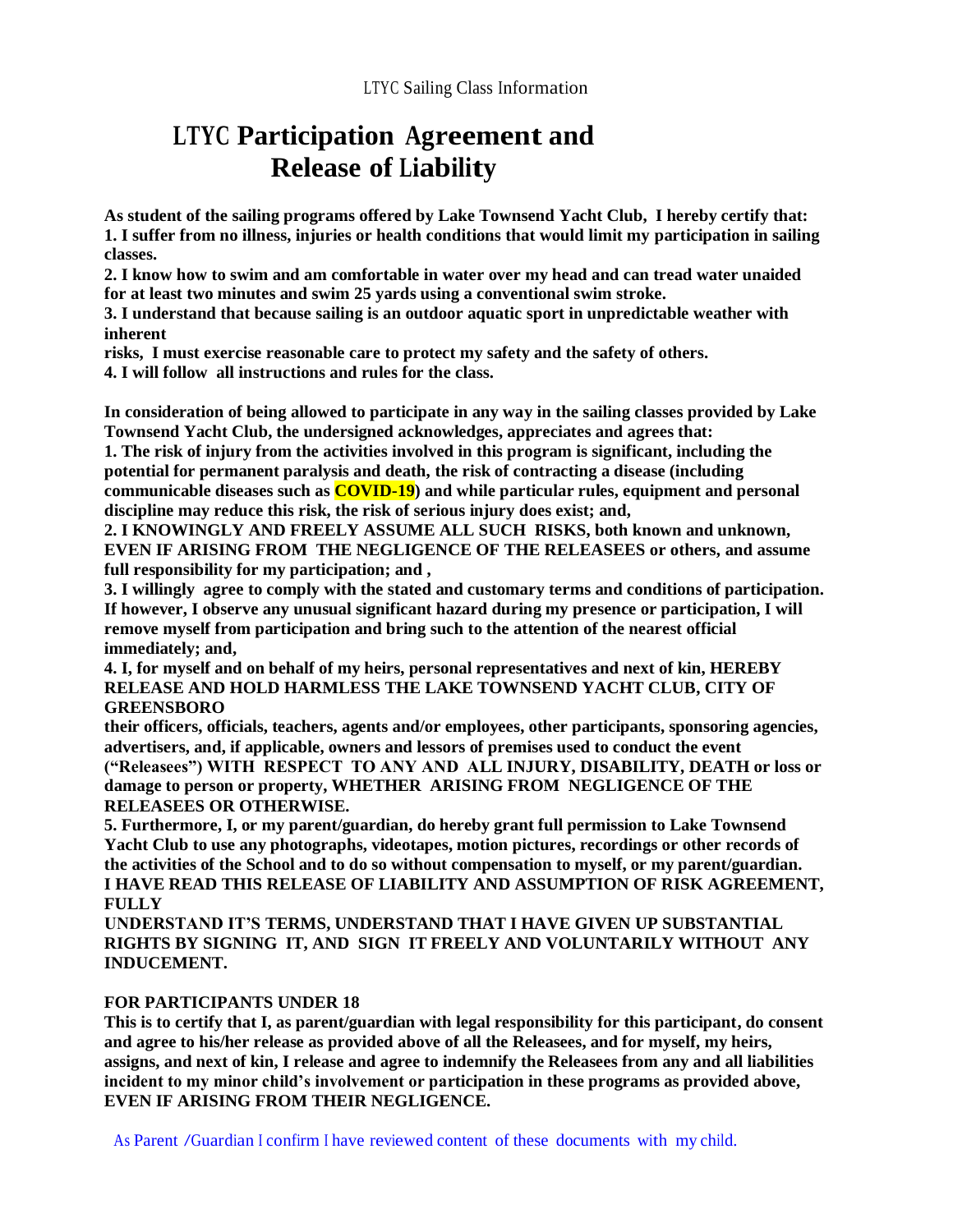# Medical Authorization and Release

**IN THE EVENT OF an accident, illness, or injury to the participant, myself or my minor child, while taking part in the LTYC Sailing program, under circumstances where <sup>I</sup> am physically unable to consent or am not present, <sup>I</sup> hereby authorize any physician, nurse, dentist, hospital, or emergency medical staff to administer appropriate medical treatment. The participant, or his/her parent/guardian, assumes full financial responsibility for such care as well as any applicable policy of accident/health insurance.**

**The participant, or his/her parent/guardian, hereby releases LTYC, its directors, members, employees, and representatives from all liability and/or claims arising out of the administration of any such medical treatment as noted above.**

**Please fill out the Medical Information on the Registration Form.**